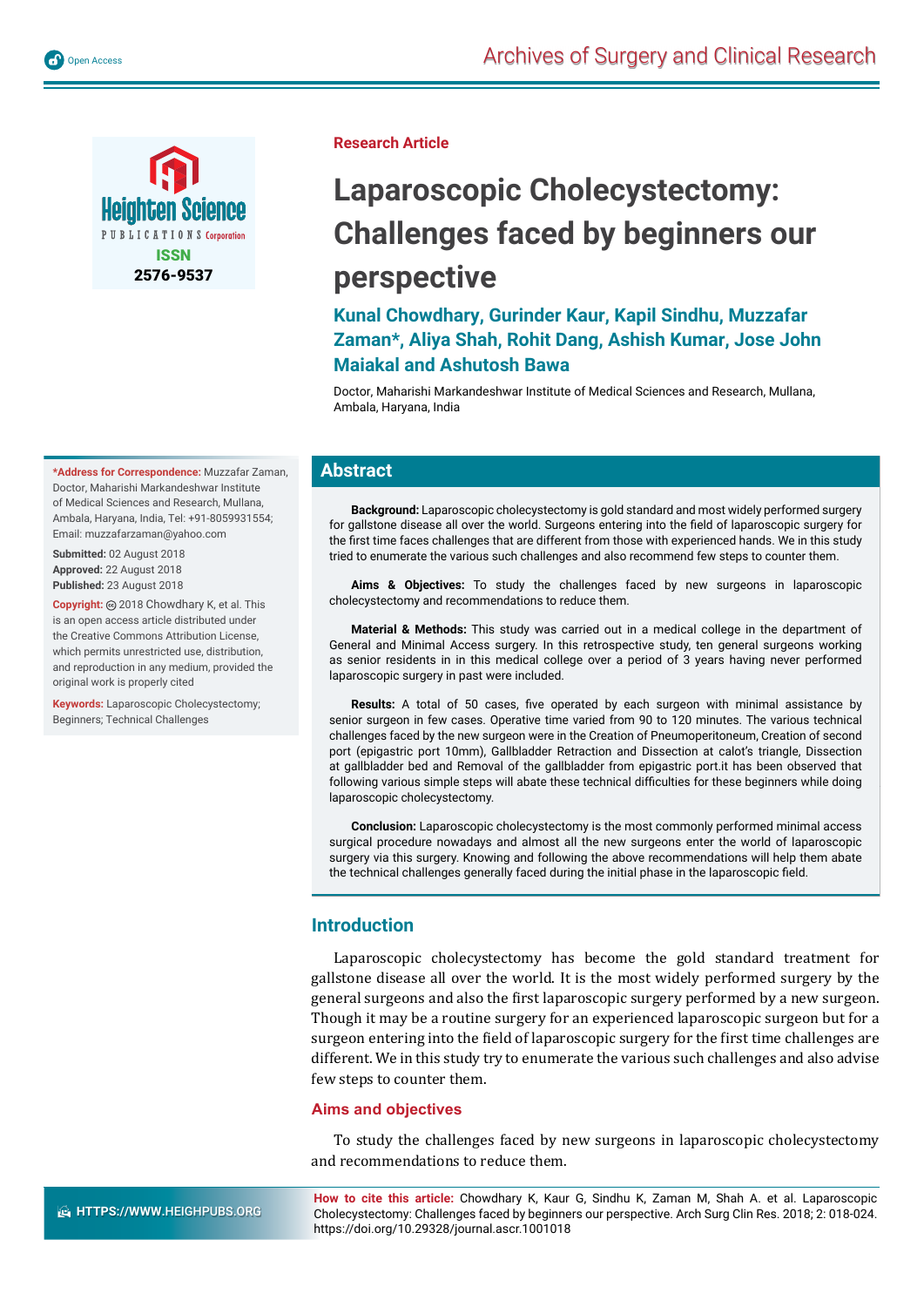

## **Material and Methods**

This is a retrospective study in which ten general surgeons working as senior resident in a rural medical college over a period of 3 years having not done laparoscopic surgery in past were included.

#### **Inclusion criteria**

A total of 50 gallstone disease cases in which laparoscopic cholecystectomy was successfully done by new registrars in general surgery were included.

#### **Exclusion criteria**

All other laparoscopic surgeries, those which were converted to open were excluded.

#### **Procedure**

After routine workup all cases were subjected to standard 4 port laparoscopic cholecystectomy under the supervision of senior surgeon. Pneumoperitoneum was created using veress needle via a small cut sufficient for veress needle insertion infra/supra umbilical location depending on surgeons' reference. Post pneumoperitoneum creation the same incision extended to around 11mm for entry of the camera trocar. Telescope inserted first visualizing the peritoneal cavity for any injury caused by veress needle. Next epigastric port 10mm made first by giving a transverse incision at a point in midline that is corresponding to the inferior edge of the liver and then using sharp trocar entry under vision just to the right of falciform ligament. Other two 5mm ports created subcostally one in midclavicular line and other in anterior axillary line. Gall bladder grasped with  $4<sup>th</sup>$  port and retracted towards right shoulder of the patient to visualize the gallbladder neck and calot's triangle. Grasping the infundibulum of gallbladder with  $3<sup>rd</sup>$  port and retracting it downwards and laterally dissection at calot's triangle started first posteriorly than anteriorly to free all the fibrofatty tissue in hepatocystic triangle visualizing the cystic duct and artery. Both cystic duct and artery were ligated using clips or sutures and then cut. Gallbladder dissected of the liver bed using monopolar cautery hook. Haemostasis achieved at liver bed and gallbladder taken out from epigastric port in doing so sometimes epigastric port was enlarged that was later on closed using vicryl. After removal of gallbladder final inspection of gallbladder fossa done and abdominal drain no. 20 kept there and taken out from  $4<sup>th</sup>$  port. All incision closed and drain fixed. Bandage done.

Post-surgery, surgeons' experiences in form verbal questionnaire were noted and used for the study.

#### **Results**

A total of 50 cases, five operated by each surgeon with minimal assistance by senior surgeon in few cases. Operative time varied from 90 to 120 minutes. Few problems faced by all surgeons are enumerated:

#### **Creation of pneumoperitoneum**

All surgeons faced difficulty in creation of pneumoperitoneum via veress needle due to the following reasons:

- 1. Inability to make a firm grip to lift the abdominal wall of the underlying viscera before insertion of veress needle.
- 2. Unfamiliarity with the feel of loss of resistance as the veress needle enters the peritoneal cavity.

In spite of various test being performed to confirm the correct placement of verees needle mentioned in books no surgeon was sure that he's in the right place or he has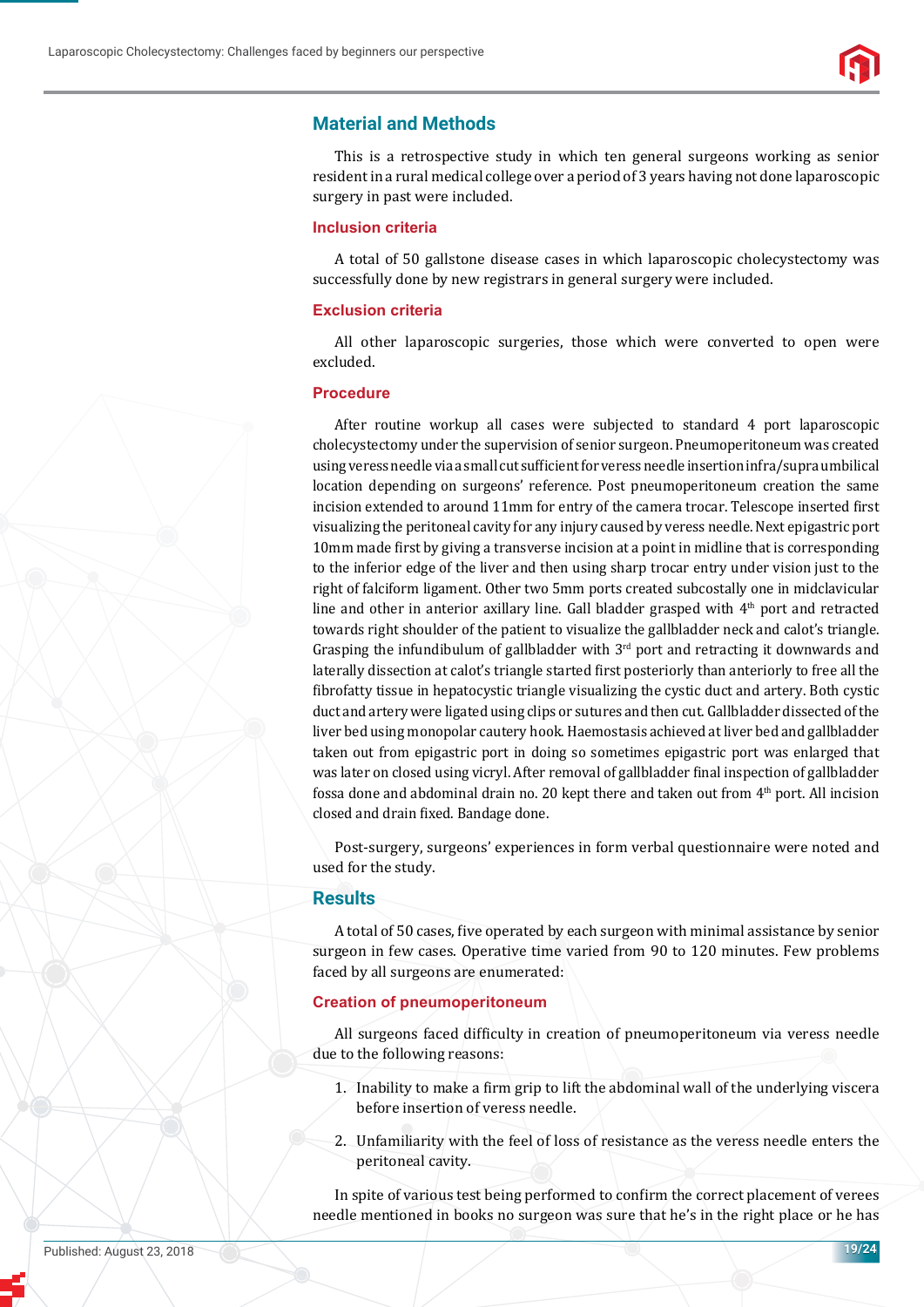

not injured any viscera while entering till the time pneumoperitoneum is actually achieved and he has inspected the location by putting the scope. Maximum operative time was wasted in this exercise.

#### **Creation of second port (epigastric port 10mm)**

In few cases it was observed that the epigastric port was created either too low or too high causing difficulty in dissection and clipping of cystic duct and artery. Thought the skin incision was corresponding to the inferior edge of liver but on the peritoneal side trocar position was either too high or low. It was also observed that with a transverse incision and port placement port mobility is restricted adding to the problem.

#### **Gallbladder retraction**

It was observed that in some cases with thick wall or grossly distended gallbladder fundus retraction was difficult because of inability to grip the gallbladder. Even after aspiration of contents with aspiration needle gallbladder fundus kept on slipping causing inconvenience to the surgeon.

#### **Dissection at calot's triangle**

It was observed that starting dissection at calot's triangle first posteriorly and then anteriorly to visualize the critical view of safety was not such simple task for a beginner. Many a times due to the aberrant anatomy the same may lead to bleeding obscuring the view and in many cases the junction of cystic duct with common hepatic duct was not clear causing difficulty in safe dissection needing help of senior surgeons.

#### **Dissection at gallbladder bed**

In the initial few cases all surgeon had difficulty dissecting gallbladder of the liver bed in the right plane resulting in liver bleeds requiring cauterization. In some cases gallbladder opened with spillage of bile and stones adding to the difficulty. One more observation that almost every surgeon mentioned that by the time they were dissecting the liver bed their hand got fatigued and there was a sense of hurrying through the remaining case that led to unnecessary liver bleeds or bile, stone spillage.

## **Removal of the Gallbladder from epigastric port**

In all the cases gallbladder was removed from the epigastric port and during removal in many cases there was rupture of gallbladder with soiling of the wound with bile and stones causing postoperative surgical site infection of epigastric port. In our study out of 50 cases 23 cases had wound soiling with bile out of which 7 epigastric port got infected? In many cases epigastric port had to be enlarged to deliver the gallbladder needing the port to be closed with vicryl to avoid incisional hernia.

## **Discussion**

Over 750,000 cholecystectomy are performed each year in the United States.[1,2] Patients benefit from reduced pain, faster return to normal activities, and reduced risk of surgical site infection with a laparoscopic approach compared to an openoperation. [3] Bile duct injury rates have increased since the introduction of laparoscopic cholecystectomy, occurring in about 3 per 1,000 procedures performed.[4] Bile duct injuries after cholecystectomy can be life altering complications leading to significant morbidity and cost [5,6].

Author's recommendations to the above citied problems based on review of literature and personnel experience:

## **Entry technique [7]**

We recommend an open technique for first port placement as this technique is reliable, convenient, fast, easy to learn and reproduce, associated with less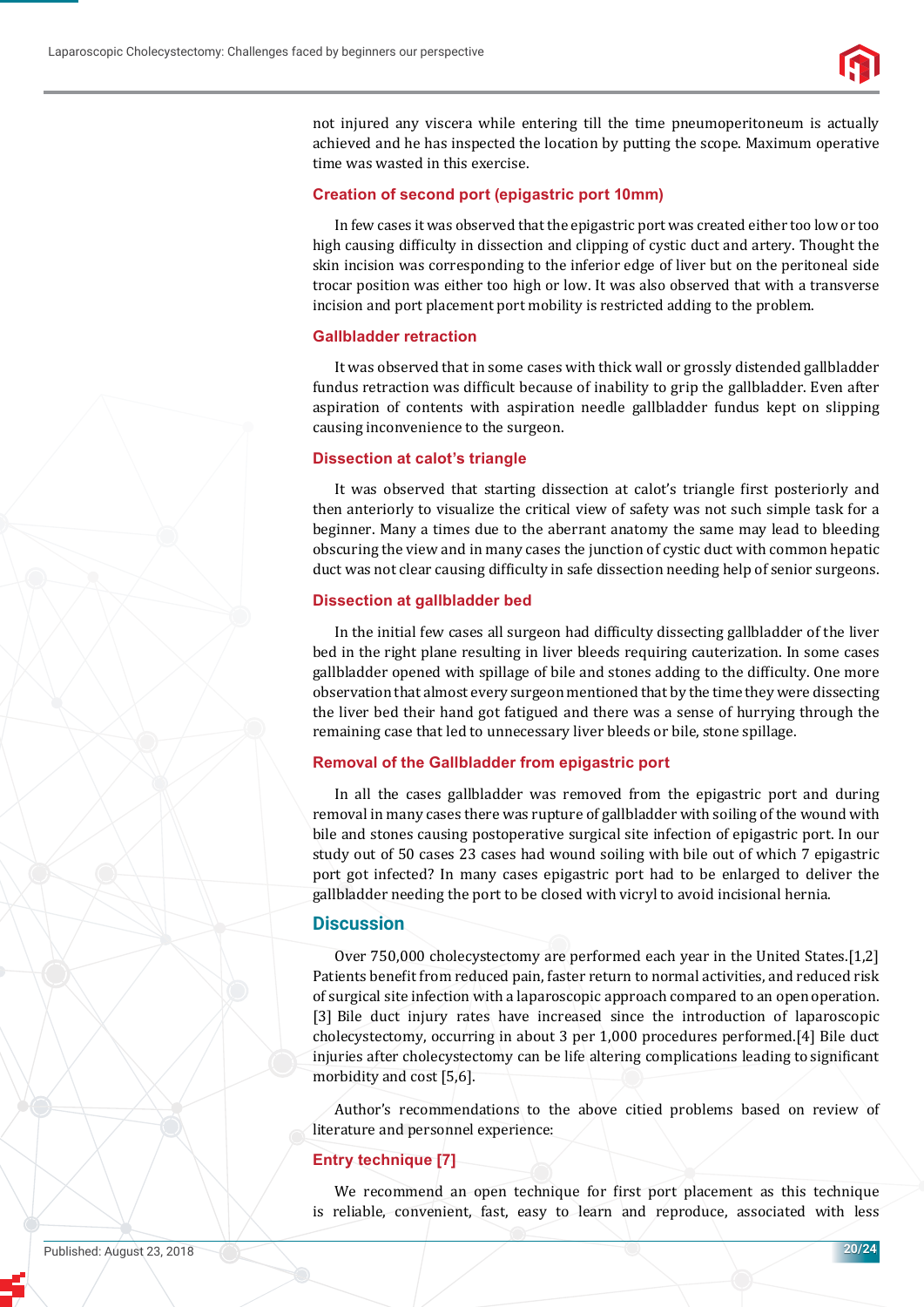

complications like visceral, vascular injuries. Supraumblical skin grasped with ellis forceps and lifted (Figure 1). Smiling infraumblical incision given and subcutaneous tissue dissected. Umbilical tube grasped with kocher's forceps and dissected till the base where anterior sheath is expose and incised (Figure 2-4) artery forceps used to expand the cut in sheath and open the peritoneum. Keeping the upward traction over the kochers (Figure 4) 10mm trocar inserted under vision inside the peritoneal cavity. A suture may be passed over skin margins around the trocar to prevent air leak.

## **Epigastric port creation [8]**

Our recommendation for epigastric port creation is using a vertical incision instead of transverse incision giving greater port mobility. The epigastric port should be at the level of inferior edge of the liver towards the left of falciform ligament for proper manipulation at the calots triangle (Figures 1,2).



**Figure 1:** Vertical epigastric port skin incision.



**Figure 2:** Epigastric trocar at edge of inferior margin of liver.



**Figure 3:** 5mm Trocar inside gallbladder.



**Figure 4:** Grasping the gallbladder fundus with toothed grasper.

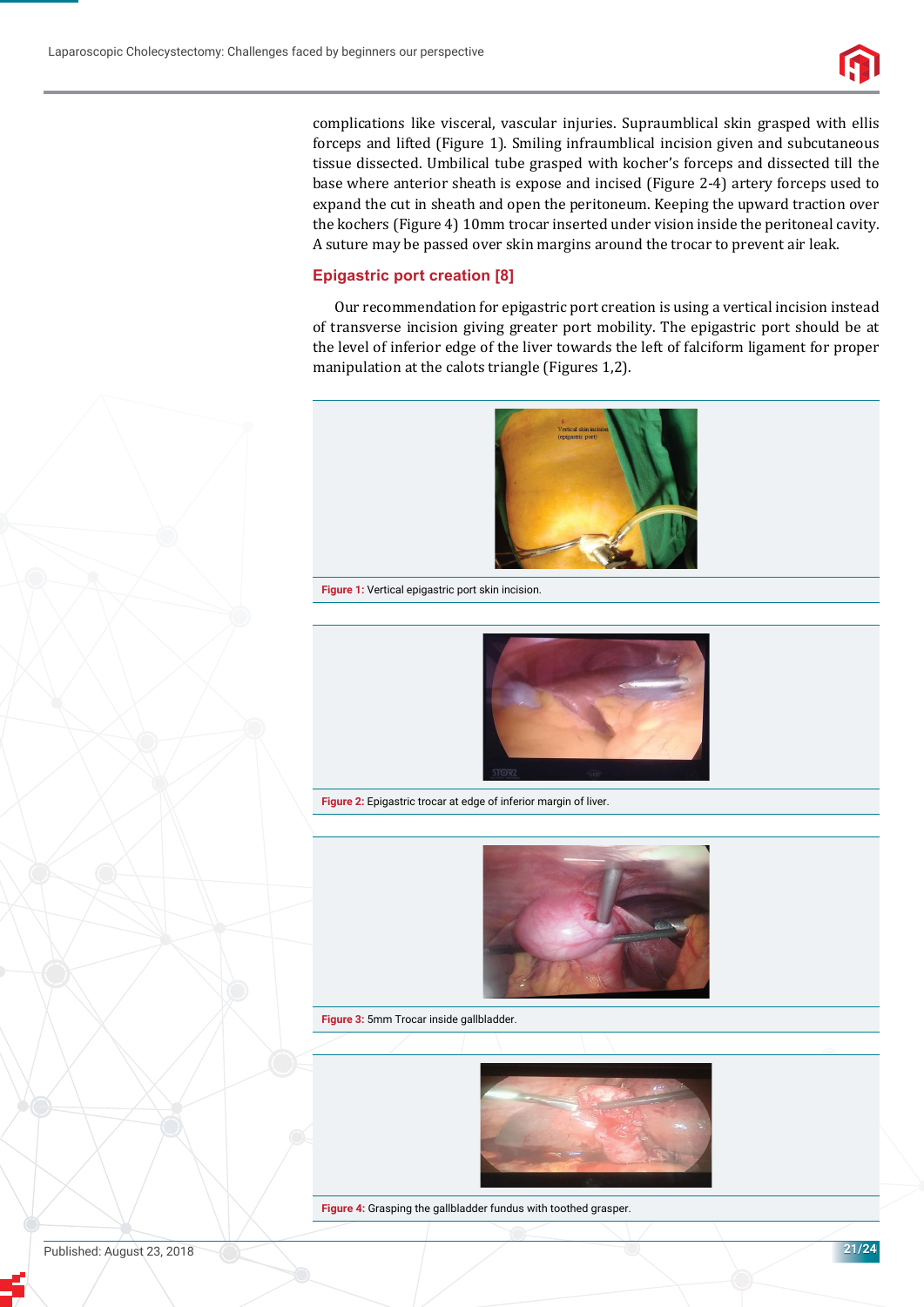#### **Gallbladder retraction [9]**

In cases grossly distended gallbladder fundus retraction can be achieved using aspiration needle to empty the contents facilitating easy grasping of gallbladder. In case where aspiration needle is not available the same can be achieved via pushing the 3<sup>rd</sup> 5mm cannula with trocar through the fundus of gallbladder under vision and once the port is inside the gallbladder lumen a suction catheter may be inserted into the port after removing the trocar and aspirating the contents. In cases of thick gallbladder wall a toothed grasper may be used for holding the gallbladder fundus or in cases where the above method fails the 4<sup>th</sup> port may be enlarged to 10mm and gallbladder extractor forceps may be used to hold the fundus (Figures 3,4).

#### **Dissection at calot's triangle [10,11]**

Dissection at calot's triangle started by first grasping the Hartmann's pouch with a soft grasper lifting it upwards and medially exposing the posterior surface of the gallbladder cystic duct junction. Peritoneum overlying this area is incised and further fatty tissue in this area cleared. Hartmann's pouch than is retracted downwards and laterally and peritoneum covering the anterior surface of gallbladder cystic duct junction incised going upwards. Once the peritoneum is incised and the fatty tissue in both anterior and posterior planes dissected cystic duct and artery can be visualized. Dissection should be at the level of gallbladder neck-cystic duct junction and not at cystic duct-common hepatic duct junction to minimize injuries to the common bile duct. Aim of the dissection at the calots triangle should be to achieve critical view of safety before proceeding with clipping of duct and artery but in cases of aberrant anatomy or frozen calots triangle a fundus first approach may be helpful. If critical view cannot be achieve by any of the above methods a subtotal cholecystectomy is a safer option with similar post-operative outcome rate (Figure 5).

#### **Dissection at gallbladder bed [12]**

The dissection at the gallbladder bed should be in the loose adventitial plane causing minimal damage to the liver and also safeguarding gallbladder from opening and spillage of contents. The right plane can be entered by using adequate traction and counter traction. Also an innovation to decrease the arm fatique of the surgeon is to use an alternate port placement for laparoscopic cholecystectomy. In this the first port remains the same, 2<sup>nd</sup> port 10mm is at mid clavicular line left subcostal margin, 3<sup>rd</sup> port 5mm at epigastric region an  $4<sup>th</sup>$  port 5mm at mid clavicular line right subcostal margin. This trocar placement is ergonomically better with  $2<sup>nd</sup>$ , 3rd port being the working ports an 4<sup>th</sup> used for gallbladder fundus retraction (Figure 6).

## **Removal of the gallbladder from the peritoneal cavity [13]**

Our recommendation is the removal of gallbladder should be in an endobag through the umbilical port. Endobag will prevent the spillage of gallbladder contents into the wound avoiding port site infections and sinus formations. As the umbilical port is made with open access it is easier to pull the gallbladder through this port because of the larger diameter as compared to other ports. After placing the gallbladder in the



**Figure 5:** Critical View of safety defined.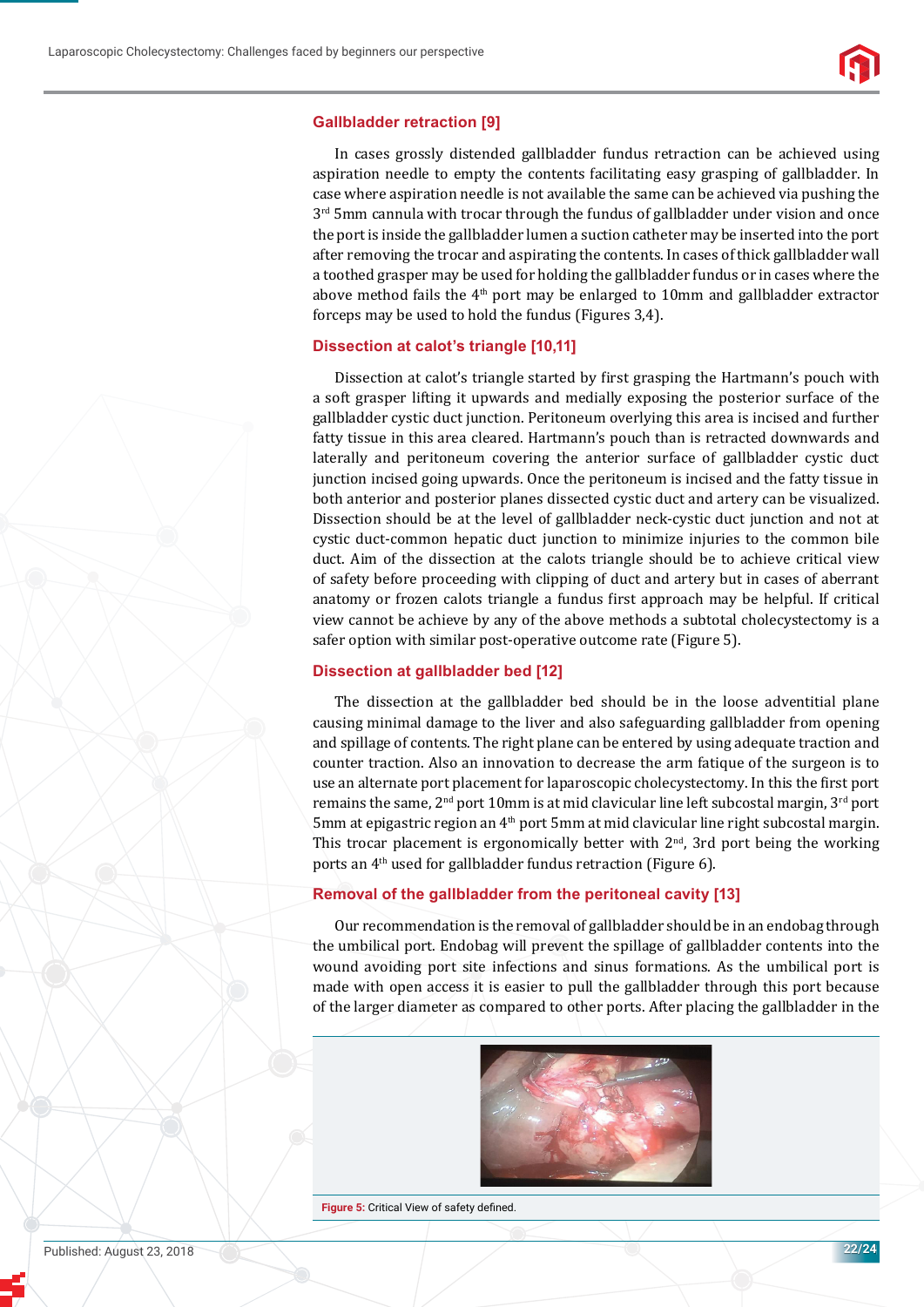



**Figure 6:** Alternate port placement for laparoscopic cholecystectomy.

endobag the telescope is inserted from the epigastric port and gallbladder extractor entered from the umbilical port taken to subhepatic region endobag grasped pulled through the umbilical port. After removal of gallbladder the umbilical port sheath closure done.

Strasberg ϐirst suggested a new surgical strategy called the Critical view safety, to minimize the risk of bile duct injuries in Laparoscopic cholecystectomy. This technique has three main sections:

- 1. Dissection of the Calot's triangle, including hepatoduodenal ligament,
- 2. Mobilization of the lowest part of the gallbladder
- 3. Isolation and identification of the two main structures (cystic duct and cystic artery). In fact, the critical view safety technique is a simple procedure, which can be easily applied by all surgeons cholecystectomy. This technique was implemented by us in all the cases of laparoscopic cholecystectomies.

## **Conclusion**

Laparoscopic cholecystectomy is the most commonly performed minimal access surgical procedure nowadays and almost all the new surgeons enter the world of laparoscopic surgery via this surgery. Knowing and following the above recommendations will help them abate the technical challenges generally faced during the initial phase in the laparoscopic field.

#### **References**

- 1. Hurley V, Brownlee S. Cholecystectomy in California: A Close-Up of Geographic Variation. California Healthcare Foundation. 2011.
- 2. Mac Fadyen BV, Jr Vecchio R, Ricardo AE, Mathis CR. Bile duct injury after laparoscopic cholecystectomy - The United States experience. Surgical Endoscopy. 1998; 12: 315-321. **Ref.:** https://tinyurl.com/ycwrjxqn
- 3. Keus F, de Jong JAF, Gooszen HG, van Laarhoven CJHM. Laparoscopic versus open Cholecystectomy for patients with symptomatic cholecystolithiasis. Cochrane Database of Systematic Reviews 2006. **Ref.:** https://tinyurl.com/y9xhxarc
- 4. Buddingh KT, Weersma RK, Savenije RA, van Dam GM, Nieuwenhuijs VB. Lower rate of major bile duct injury and increased intraoperative management of common bile duct stones after implementation of routine intraoperative cholangiography. J Am Coll Surg 2011; 213: 267-274. **Ref.:** https://tinyurl.com/y94qy84n
- 5. Kern KA. Malpractice litigation involving laparoscopic cholecystectomy. Cost, cause, and consequences. Arch Surg. 1997; 132: 392-397. **Ref.:** https://tinyurl.com/yapdvljk
- 6. Flum DR, Flowers C, Veenstra DL. A cost-effectiveness analysis of intraoperative Cholangiography in the prevention of bile duct injury during laparoscopic cholecystectomy. J Am Coll Surg. 2003; 196: 385-393. **Ref.:** https://tinyurl.com/yasdecak